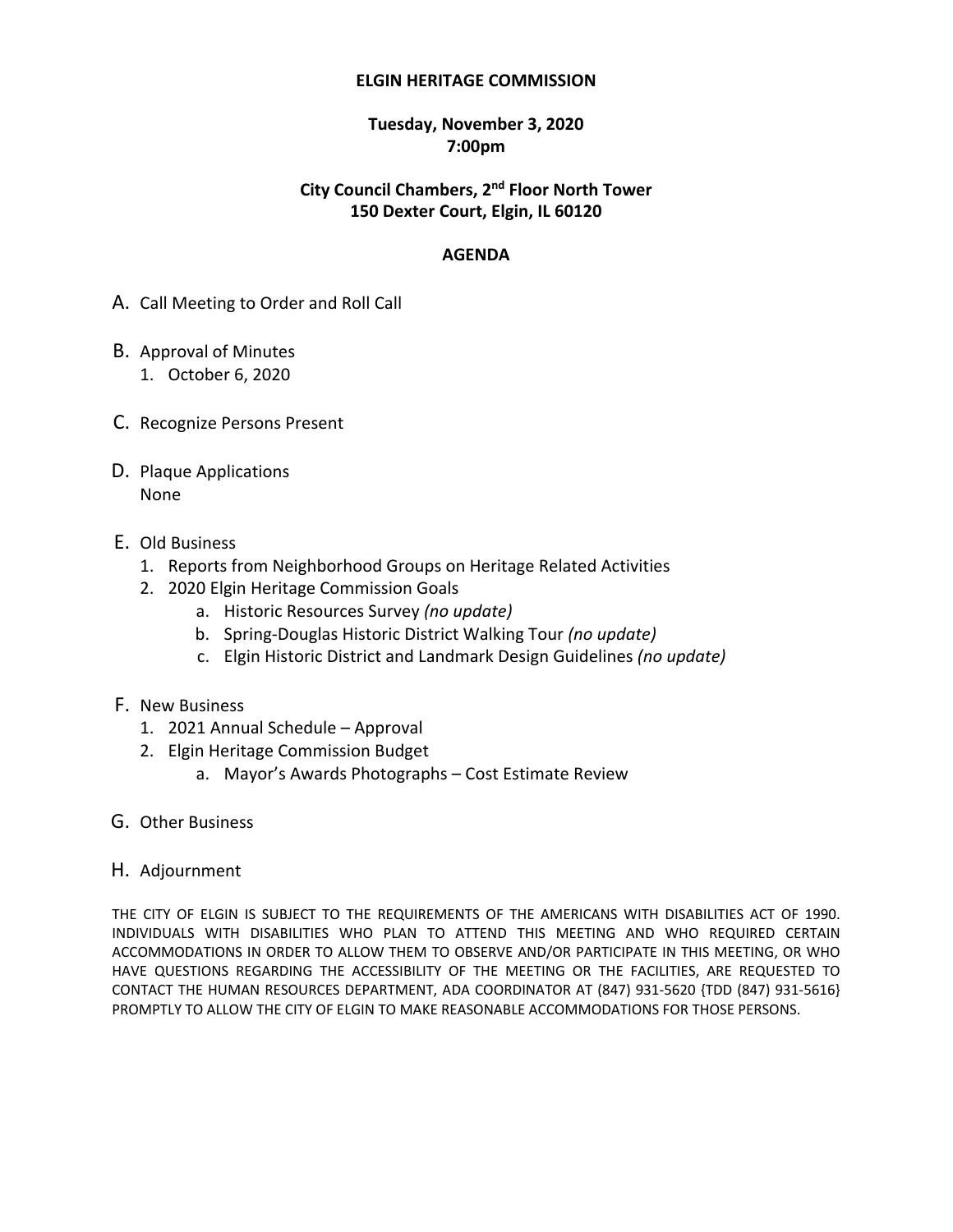# City of Elgin **Elgin Heritage Commission** October 6, 2020

## **Proposed Minutes**

**A.** The meeting of the Elgin Heritage Commission was called to order at 7:00 p.m. in the City Council Chambers by Chairman John Wiedmeyer.

At the beginning of the meeting, Chairman Wiedmeyer noted that any one from the public have three minutes to speak if they wish to do so, need to sign up. He also noted that the meeting will be audio recorded.

| 1. Members Present: | Brian Anderson, Rebecca Hunter, John Marston, John Regan,                  |  |  |
|---------------------|----------------------------------------------------------------------------|--|--|
|                     | George Rowe, Len Govednik, Steve Thoren, Scott Savel and John<br>Wiedmeyer |  |  |
|                     |                                                                            |  |  |

- 2. **Members Absent**: None
- 3. **City Staff Present**: Christen Sundquist, Historic Preservation Planner; Marc Mylott, Director of Community Development; William Cogley, Corporation Counsel

#### **B. Approval of Minutes:**

1. *A motion was made by Commissioner Thoren to approve the September 8, 2020 minutes as submitted. The motion was seconded by Commissioner Hunter. The motion passed unanimously.*

#### **C. Recognize Persons Present**: None

#### **D. Plaque applications:** None

#### **E. Old Business**

- 1. Reports from Neighborhood Groups on Heritage Related Activities
	- a. Commissioner Rowe noted that the work at 302 W. Chicago Street (Nancy Kimball House) is progressing nicely. The front porch design was approved by the city and work will start soon. He also noted that the flooring at the interior has been installed.
- 2. 2020 Elgin Heritage Commission Goals
	- a. Historic Resources Survey *No update.*
	- b. Spring-Douglas Historic District Walking Tour *No update.*
	- c. Elgin Historic District and Landmark Design Guidelines *No update.*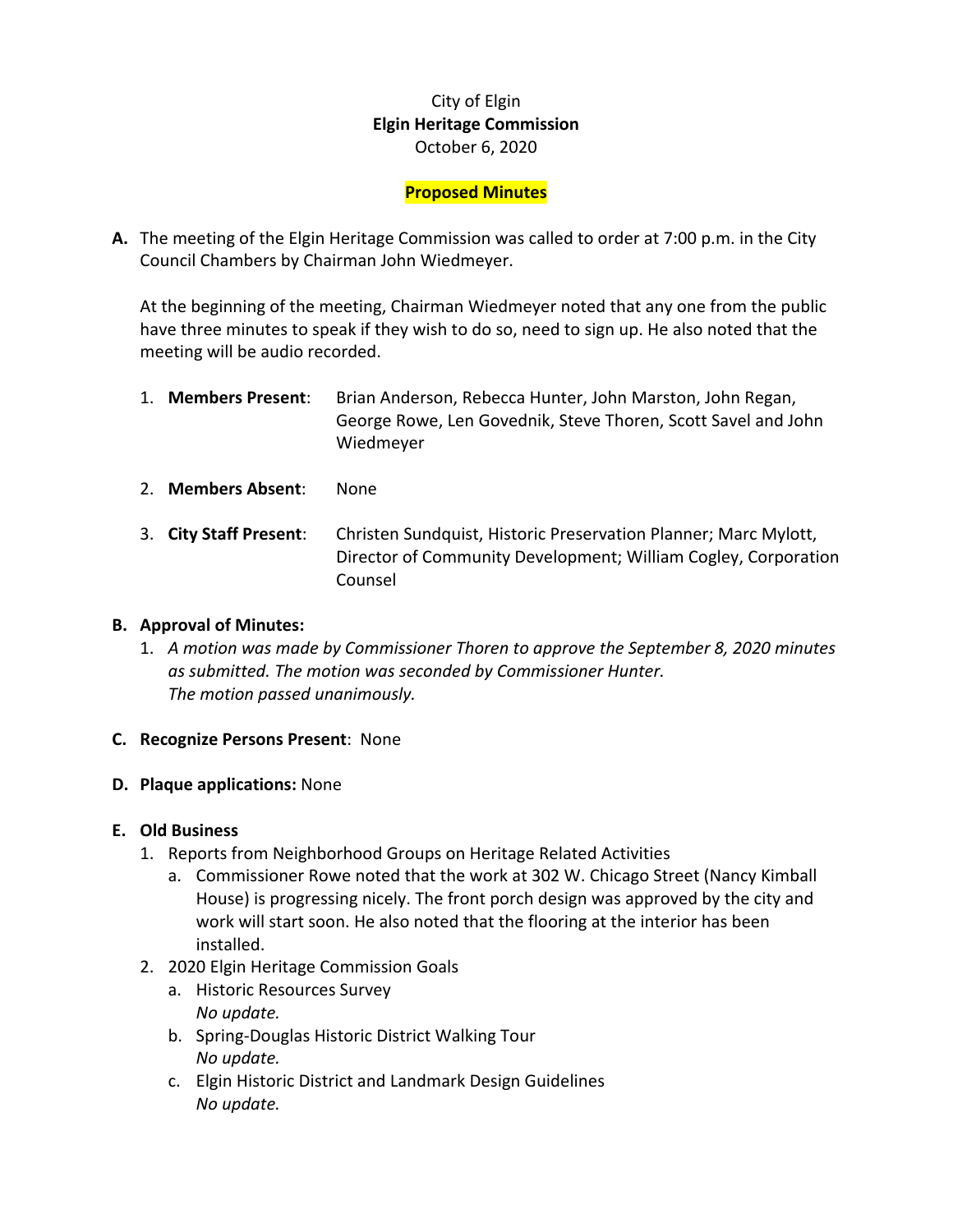#### **F. New Business**

- 1. Deliberations and Determination Regarding the Nomination and Application for Individual Landmark Designation of the Property at 850 N. Grove Avenue, Elgin, IL 60120.
	- a. Chairman Wiedmeyer alotted Attorney Richard Friedman and Attorney Scott Day 12 minutes for closing remarks.

Attorney Richard Friedman presented on behalf of the City and noted that the economic argument is premature and that the opposition did not present any argument for how the building did not meet the criteria for designation.

Attorney Scott Day presented on behalf of the owner, D C Cook. He noted that economics of the building are a big concern and the company has no use for the office building.

The commissioners deliberated and provided statements regarding the designation. They agreed the building is historically significant and met nine out of the eleven criteria.

2. Resolution Regarding the Designation of the David C. Cook Publishing House Property at 850 N. Grove Avenue, Elgin, IL 60120 as an Individual Landmark.

*A motion was made by Commissioner George Rowe to adopt the Resolution Regarding the Designation of the David C. Cook Publishing House Property at 850 N. Grove Avenue, Elgin, IL 60120 as an Individual Landmark. The motion was seconded by Commissioner Scott Savel.*

*The motion passed 9-0.* 

Staff noted to the commission that the notice of the determination of the Heritage Commission including a copy of the report will be sent by regular mail to the owners of record and the nominators within seven days of adoption of the resolution.

The audio recording of the meeting is on file with the application.

# **G. Other Business**

None

# **H. Adjournment**

*A motion was made by Commissioner Savel to adjourn the meeting. The motion was seconded by Commissioner Thoren and passed unanimously. The meeting was adjourned at 7:56 p.m.*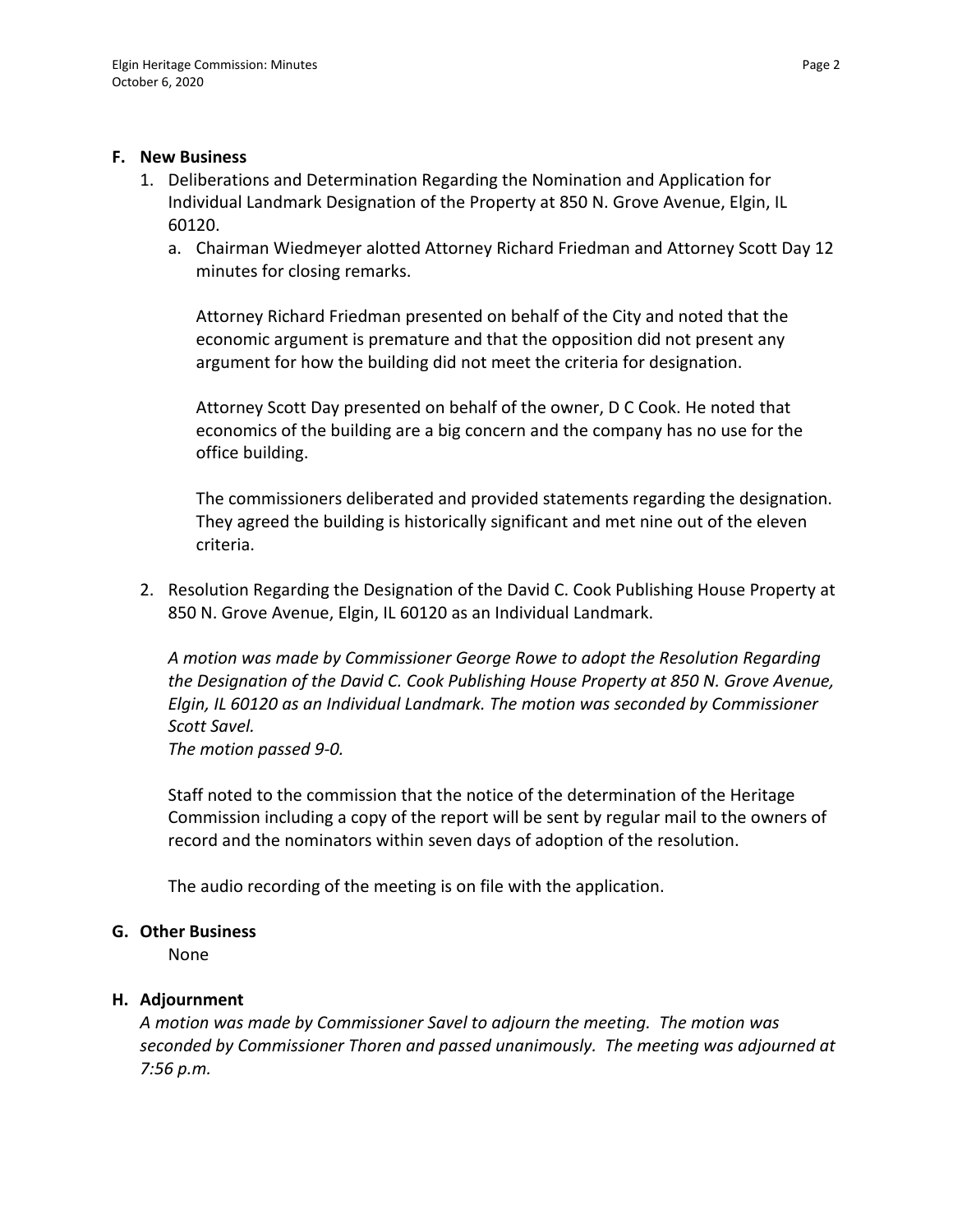Respectfully submitted,

Christen Simologiust

Christen Sundquist, Historic Preservation Planner Community Development Department

Approved: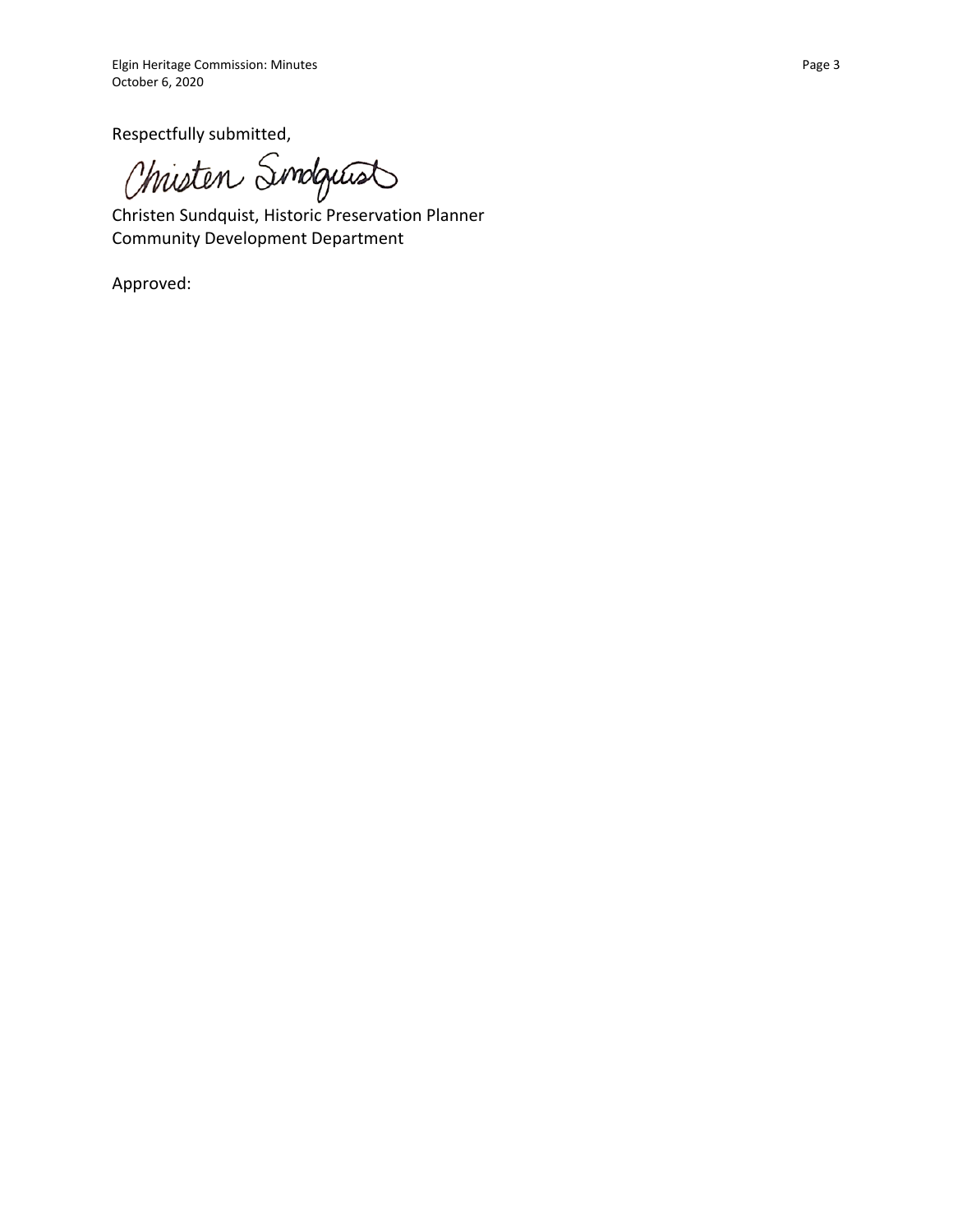# **PROPOSED 2021 MEETING SCHEDULE**

**Elgin Heritage Commission & Design Review Subcommittee**

The Elgin Heritage Commission holds its Regular Meetings on the 1st Tuesday of each month at 7:00 p.m., City Council Chambers, second floor, North Tower of the Elgin Municipal Building.

The Design Review Subcommittee are held on the 2nd and 4th Tuesday's of every month at 6:00 p.m., City Council Chambers, second floor, North Tower of the Elgin Municipal Building.

| First Tuesday              | Second Tuesday       | Fourth Tuesday       |  |
|----------------------------|----------------------|----------------------|--|
| <b>Heritage Commission</b> | <b>Design Review</b> | <b>Design Review</b> |  |
| <b>Regular Meeting</b>     | Subcommittee         | <b>Subcommittee</b>  |  |
| $7:00$ p.m.                | 6:00 p.m.            | $6:00$ p.m.          |  |
| January 5                  | January 12           | No Meeting**         |  |
| February 2                 | February 9           | No Meeting **        |  |
| March 2                    | March 9              | March 23             |  |
| April 6                    | April 13             | April 27             |  |
| No meeting *               | May 11               | May 25               |  |
| June 1                     | June 8               | June 22              |  |
| July 6                     | July 13              | July 27              |  |
| August 3                   | August 10            | August 24            |  |
| September 7                | September 14         | September 28         |  |
| October 5                  | October 12           | October 26           |  |
| November 2                 | November 9           | November 23          |  |
| No meeting *               | December 14          | No meeting **        |  |

**\* Heritage Commission** meetings will not be held in May and December; due to special events.

\*\* **Design Review Subcommittee** will not meet on the 4<sup>th</sup> Tuesday in January, February or December unless multiple agenda items are brought forth for review.

*Each meeting is subject to change of location. The agenda will reflect the location for the current meeting.* 

**Note:** COA applications and supporting information for Design Review Subcommittee meetings need to be submitted at least ten days prior to the meeting.

| <b>Contact Person:</b> | <b>Christen Sundquist</b>            |  |  |  |
|------------------------|--------------------------------------|--|--|--|
|                        | <b>Historic Preservation Planner</b> |  |  |  |
|                        | $(847)$ 931-6004                     |  |  |  |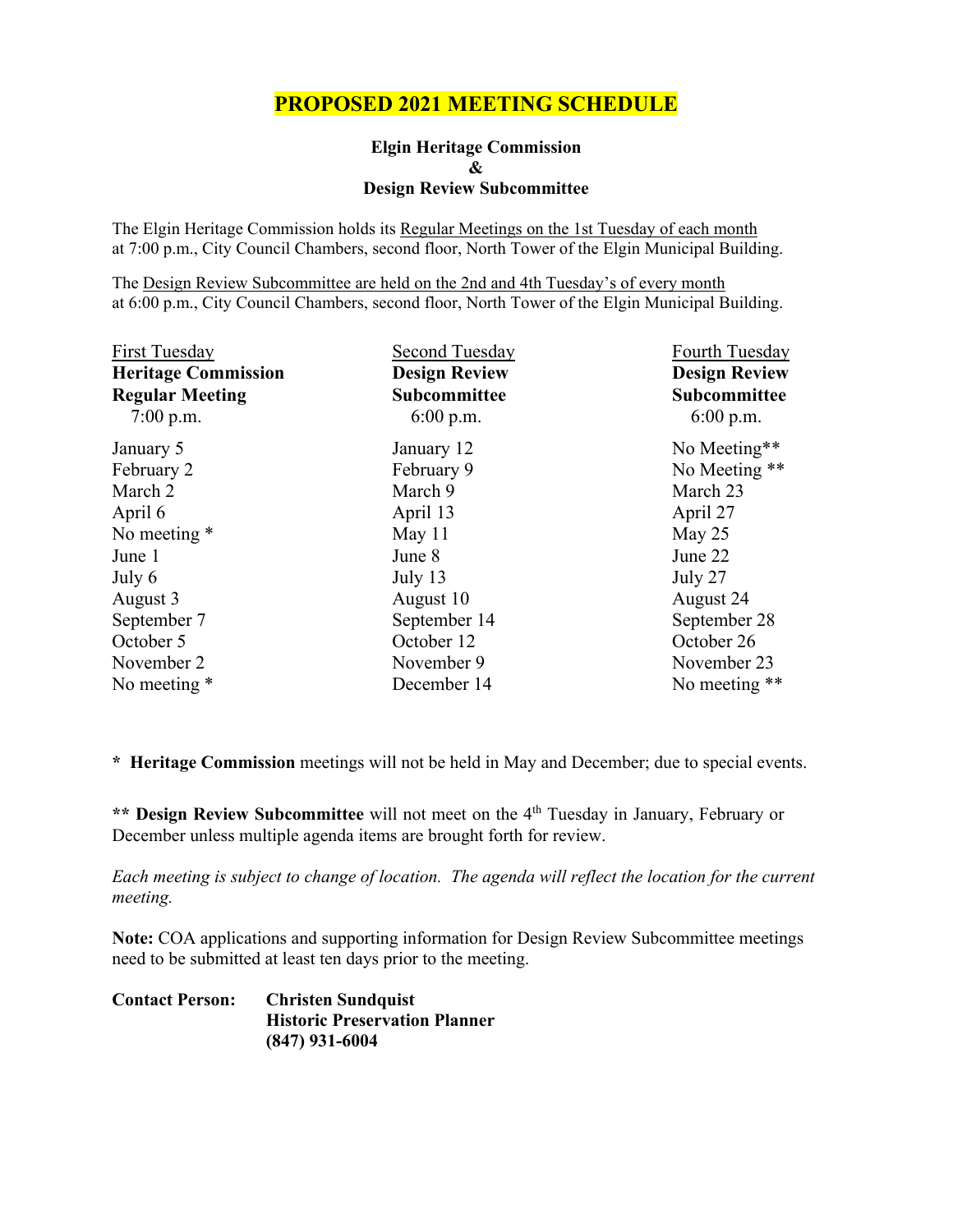| <b>Budgeted Amount</b>                             |          |                              |                                          |
|----------------------------------------------------|----------|------------------------------|------------------------------------------|
| <b>Mayor's Awards</b>                              |          | 2,500.00                     |                                          |
| Caterer                                            | \$<br>\$ |                              | 2,096.06 Highland Lofts; paid on 2/28/20 |
| <b>Dessert</b>                                     | \$       |                              |                                          |
| Space Rental                                       | \$       | -                            |                                          |
| Equipment - Furniture Rental                       | \$       |                              |                                          |
| Misc. Expenses (Plaque Frames, Gold Seals)         | \$       | 137.94                       | Cert Frames - Michaels 8/21/20           |
| Advertisement (Bravo Magazine)                     | \$       |                              |                                          |
| Plaques/certificates (includes plaque replacement) | \$       | $\overline{\phantom{0}}$     |                                          |
| Bungalow plaques/certificates                      | \$       |                              |                                          |
| <b>Plaque Materials</b>                            | \$       | 200.80                       | 10 plaques @ 20.08 - pcard 7/16/20       |
| Landmark Plaque                                    | \$       |                              |                                          |
| Poet Laureate - Speaker                            | \$       |                              |                                          |
| <b>Amount Expended</b>                             | \$       | 2,434.80                     |                                          |
| <b>General Fund</b>                                | \$       | 2,500.00                     |                                          |
| <b>Memberships</b>                                 |          |                              |                                          |
| Landmarks Illinois                                 | \$       |                              | 50.00 paid on 8/20/2020                  |
| National Alliance of Preservation Commissions      | \$       |                              | 150.00 paid on 8/20/2020                 |
|                                                    |          |                              |                                          |
| <b>Elgin Area Historical Society</b>               | \$       |                              |                                          |
|                                                    |          |                              |                                          |
|                                                    |          |                              | paid on 2/28/2020 \$60 (listed as        |
| Other - Village of Plainfield - Building Codes     | \$       | 10.00                        | only \$10 in Naviline)                   |
|                                                    |          |                              |                                          |
| Other                                              |          |                              |                                          |
| Website App: Historic Elgin                        | \$       |                              | 20.00 Paid on 9/22/20; domain name       |
|                                                    | \$       |                              | 216.00 Renews on 11/10/20 website        |
| New Commissioner Name plates                       | \$       |                              |                                          |
| <b>Public Hearing Signs</b>                        | \$       |                              |                                          |
| Paddock Publications - Public Hearing Notices      | \$       | $\overline{\phantom{a}}$     |                                          |
| Heritage Commission - Public Hearing - Transcript  | \$       | $\qquad \qquad \blacksquare$ |                                          |
| Dec. Plaques (includes plaque replacement)         | \$       | $\blacksquare$               |                                          |
|                                                    |          |                              |                                          |
| <b>Bungalow/Specialty plaques</b>                  | \$       | $\blacksquare$               |                                          |
| Certificates/frames                                | \$       | -                            |                                          |
| Paint/Materials for Heritage and Bungalow Plaques  | \$       |                              |                                          |
| Conference Fees                                    | \$       |                              |                                          |
| <b>Amount Expended</b>                             | \$       | 446.00                       |                                          |
|                                                    |          |                              |                                          |
| <b>Total Annual Budget</b>                         | \$       | 5,000.00                     |                                          |
| Total Amount Expended (Mayor's Awards/ General)    | \$       | 2,880.80                     |                                          |
| Funds remaining from Preservation Month            | \$       | 65.20                        |                                          |
| <b>Funds remaining from General</b>                | \$       | 2,054.00                     |                                          |
| <b>Total Funds Remaining</b>                       | \$       | 2,119.20                     |                                          |

# **2020 Elgin Heritage Commission Budget**

Updated October 29, 2020 Balance in Naviline: \$2.335.20